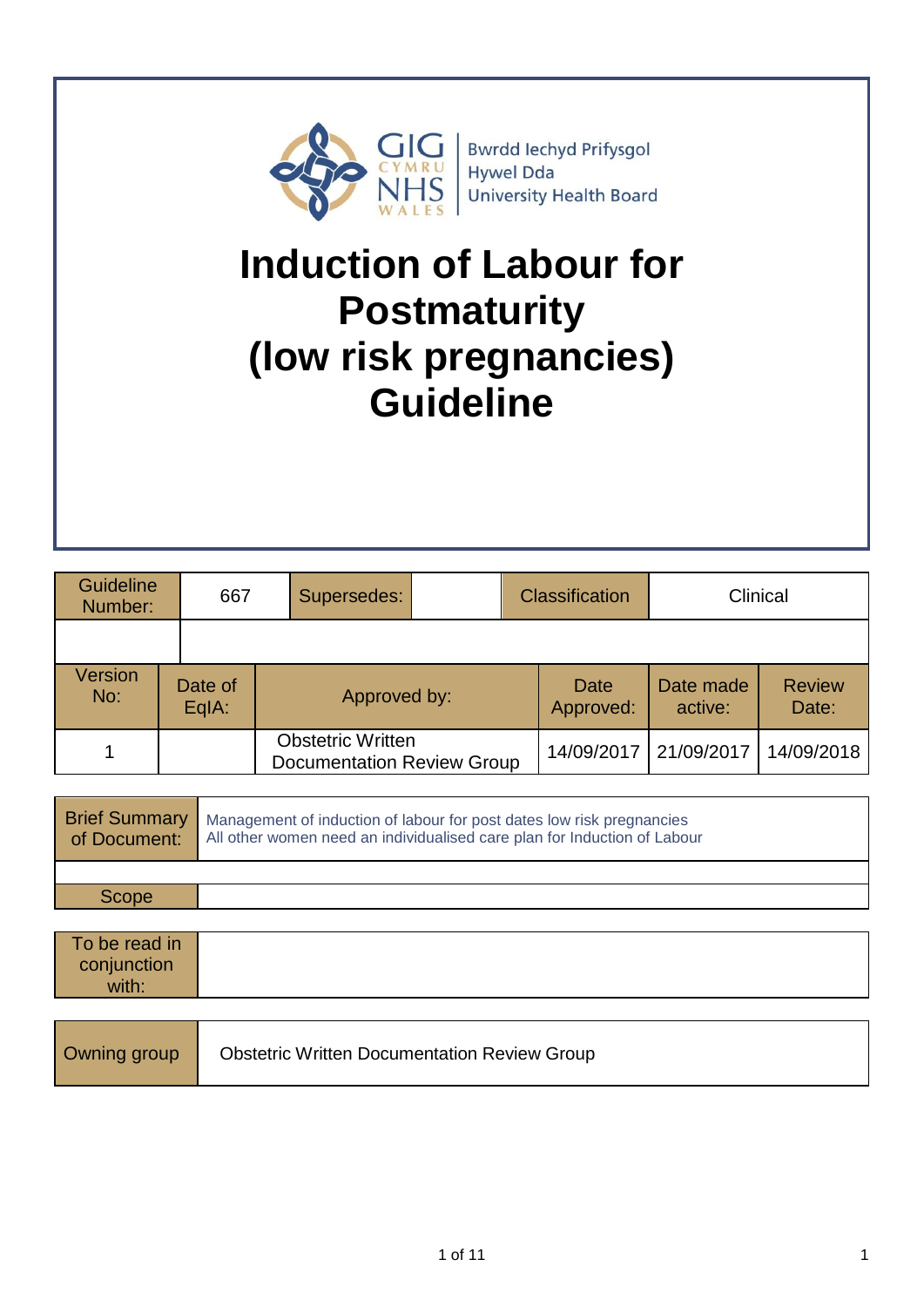|         | <b>Reviews and updates</b> |           |
|---------|----------------------------|-----------|
| Version | Summary of Amendments:     | Date      |
| no:     |                            | Approved: |
|         | <b>New Guideline</b>       | 14.9.2017 |
|         |                            |           |

#### Glossary of terms

| Term | Definition |
|------|------------|
|      |            |
|      |            |
|      |            |
|      |            |

| Keywords   Induction of labour, postmaturity, low risk pregnancy |
|------------------------------------------------------------------|
|------------------------------------------------------------------|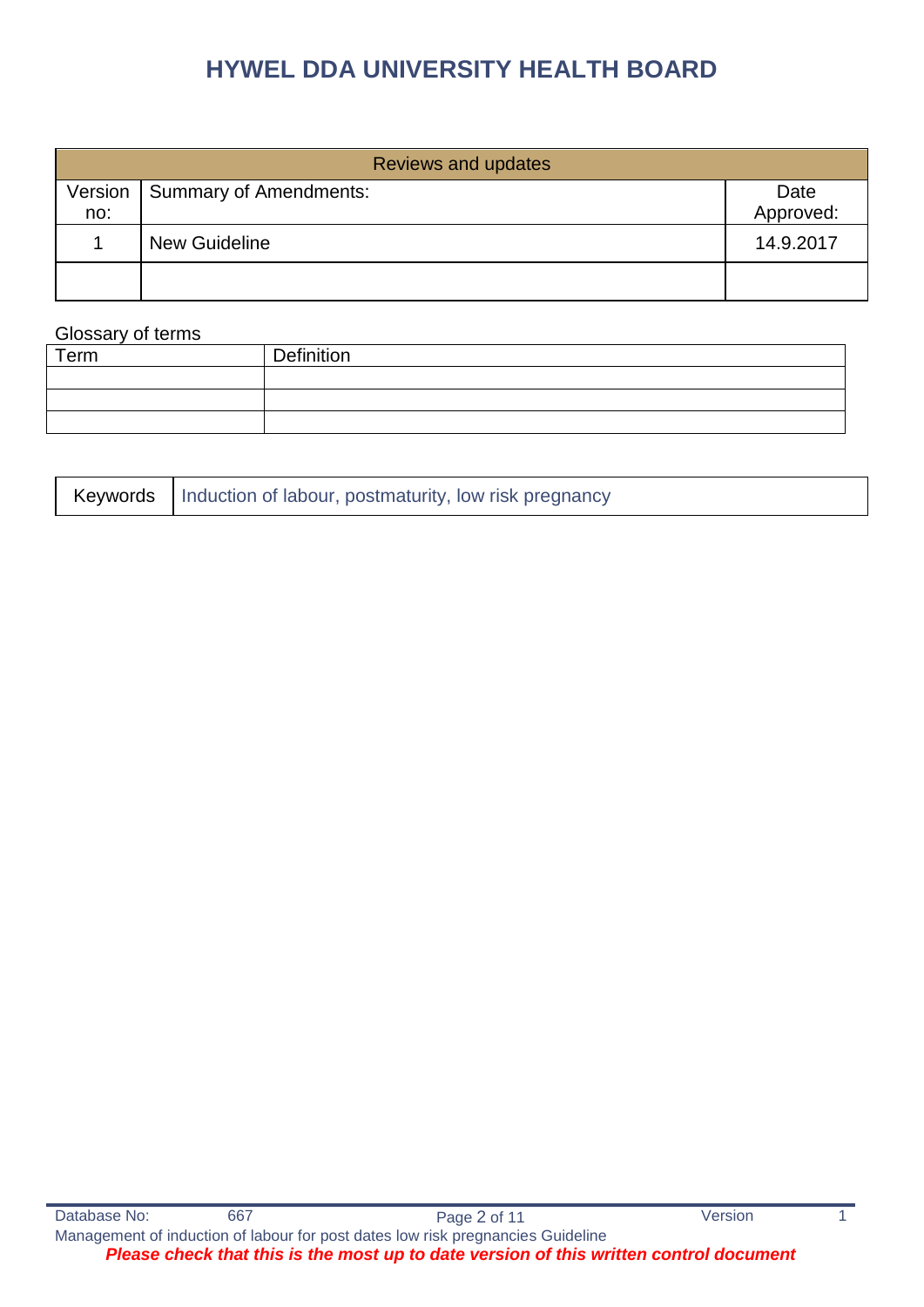# **HYWEL DDA UNIVERSITY HEALTH BOARD CONTENTS**

| 1) Aim and Introduction <b>contained a material contract and introduction</b> contained and anti-                                 |  |
|-----------------------------------------------------------------------------------------------------------------------------------|--|
|                                                                                                                                   |  |
|                                                                                                                                   |  |
|                                                                                                                                   |  |
| 5) Nulliparous Women <b>contracts</b> and the contract of the contract of the contract of the contract of the set of t            |  |
|                                                                                                                                   |  |
| 7) Management of Uterine Hyperstimulation [11] Management of Uterine Hyperstimulation [11] Management of Uterine Hyperstimulation |  |
|                                                                                                                                   |  |
| 9) Appendix A - Low risk postdates IOL - BGH variation maturities and the 12                                                      |  |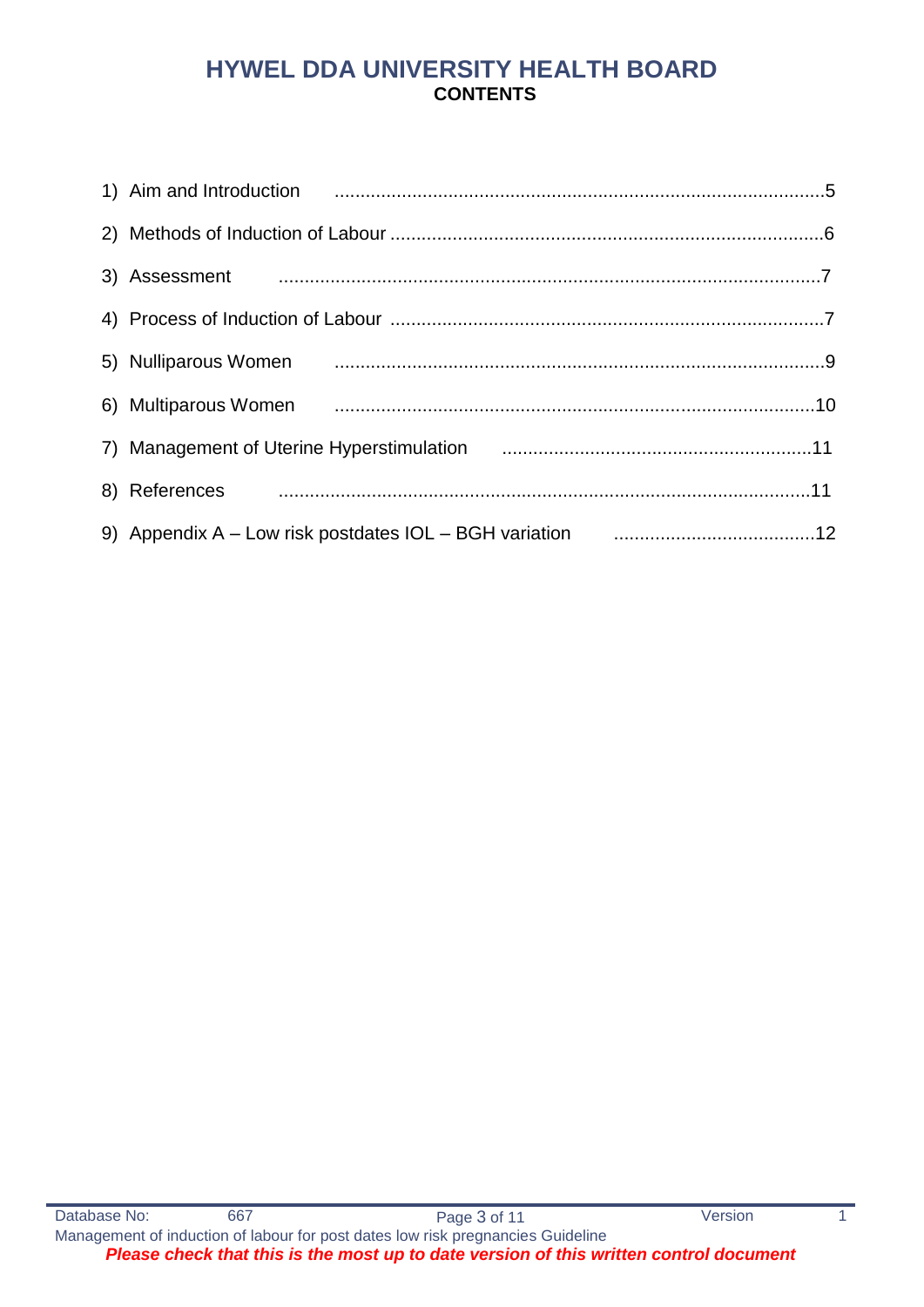# **1. AIM AND INTRODUCTION**

Aim of this guideline is to define principles of induction of labour (IOL) for postmaturity in low risk women. IOL in special circumstances must be discussed with patient´s Consultant (Consultant on-call) or are discussed in specific guideline (IOL in the presence of uterine scar).

IOL is defined as an intervention designed to artificially initiate contractions leading to progressive dilatation and effacement of the cervix and birth of the baby.

IOL for post maturity should **not** be considered before Term+12 unless maternal or fetal risk factors have been identified.

**Decision to perform routine IOL** at Term+12 in low risk women (uncomplicated pregnancy, no abnormal obstetric history) can be done by midwife or obstetrician and clear indication stated in notes and IOL book. In case of any complications or problems in obstetric history this must be discussed with senior obstetrician.

IOL before Term+12 must be discussed and agreed by named Consultant.

### **Women over 40 years of age**

Because there is some evidence that women over 40 years of age have significantly increased risk of Intrauterine death, IOL in women between 40-44 years of age can be considered after 40+0/40 and in women older than 44 years even before due date.

Women over 40 years of age should have individualised plan for IOL made by their Consultant and documented in notes.

### **Suspected fetal macrosomia (large for gestational age)**

In the absence of any other indications or problems (eg diabetes), suspected fetal macrosomia should **not** be an indication for earlier IOL.

### **History of precipitate labour**

IOL to avoid a birth unattended by healthcare professionals should not be routinely offered to women with a history of precipitate labour.

### **Maternal request**

IOL should not routinely be offered on maternal request alone.

### **Vaginal birth after caesarean section (VBAC)**

IOL after caesarean section carries the potential additional risk of uterine scar dehiscence/rupture. This must be agreed by the consultant obstetrician. See VBAC policy.

### **Women who decline induction of labour**

Women who decline IOL at Term+12 should be referred to a Consultant/Senior Obstetrician. The risks of fetal compromise and stillbirth increase with advancing gestation (from 42 weeks onwards), although this is from a low baseline. Because there is no precise way to identify those at particular risk, current practice is to offer delivery to all such women. A clear management plan should be documented in women's hand-held and hospital notes.

These women should be offered increased antenatal monitoring consisting of CTG (daily >41+6/40) and ultrasound estimation of maximum amniotic pool depth. Any abnormalities found in the CTG or liquor volume should be discussed with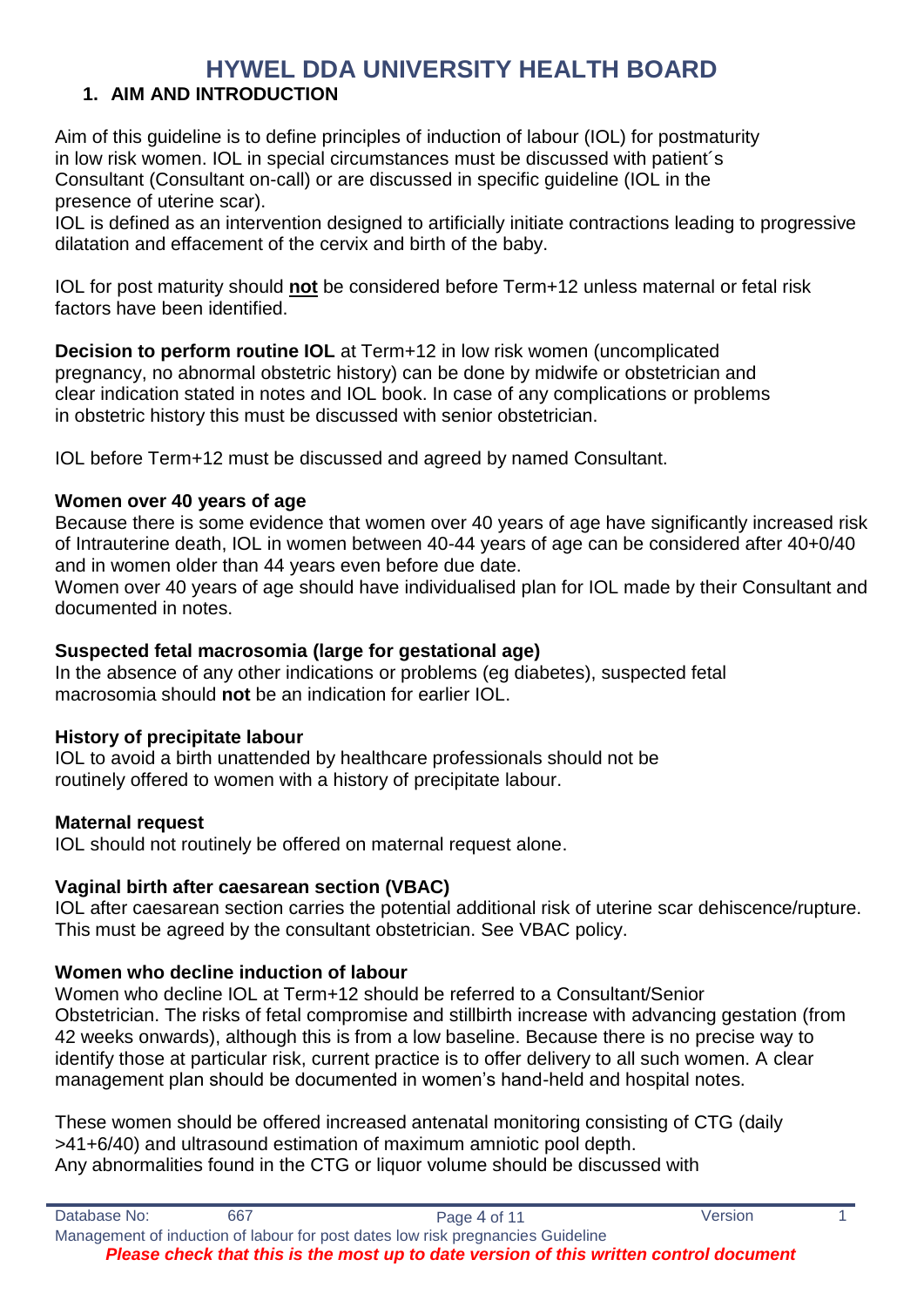patient´s Consultant (Consultant on-call) and recommendation for IOL should be discussed again.

Women must be aware that CTG and USS surveillance has a poor predictive value.

### **2. METHODS OF IOL**

The methods of induction are varied and success depends on appropriate assessment and treatment. Failed induction is a major contributory factor for unnecessary Caesarean section and should be minimised. Patients should have an abdominal and vaginal examination performed and the indication for the induction reviewed and clearly recorded.

### 2.1 **Cervical ripening by prostaglandins**

The majority of women will benefit from vaginal insertion of Prostaglandin to ripen the cervix prior to amniotomy.

Vaginal prostaglandin (PGE2) is the preferred method of induction of labour, unless there are specific clinical reasons for not using it (in particular the risk of uterine hyperstimulation). It should be administered as a gel, tablet or controlled-release pessary. Side effects and precautions are the same for all forms of PGE2.

### 2.1.1 **Prostin gel** (prostaglandin E2 Dinoprostone)

Dinoprostone in form of vaginal gel 1mg or 2mg should be considered as the preferred form in multiparous women or in nulliparous women with favourable Bishop score. Standard regime considers administration of 1-2mg followed by a second dose of 1-2mg in 6-12 hours interval (varies according local policies) up to 4mg total dose in nulliparous women and 3mg total dose in multiparous women.

Further prostaglandin medication must be discussed with the Consultant/Senior Obstetrician.

### 2.1.2 **Propess** (prostaglandin E2 Dinoprostone)

Propess is a pessary containing 10mg of PGE2 for release over 24 hours. Propess should be considered as the first choice option in nulliparous women (see further flowchart). *Please note BGH does not use Propess – see Appendix A.*

**Administration:** One pessary is inserted high into the posterior fornix. An application may be repeated once after 48 hours (24 hours rest - see flow chart) if there is no improvement in the Bishop score.

No more than 2 Propess pessaries should be used for cervical ripening.

# **Propess should be removed**

- After 24 hours
- When labour is established
- The membranes have ruptured and there are regular contractions >4 in 10
	- $\circ$  If no regular contractions, Cervix less than 3cm dilated and CTG normal **Propess can stay in situ** until transfer to Labour room and Oxytocin drip arranged
- Significant vaginal bleeding
- There is evidence of uterine tachysystole, hypertonus or hyperstimulation o Tachysystole = ≥ 5 contractions in 10 minutes with normal CTG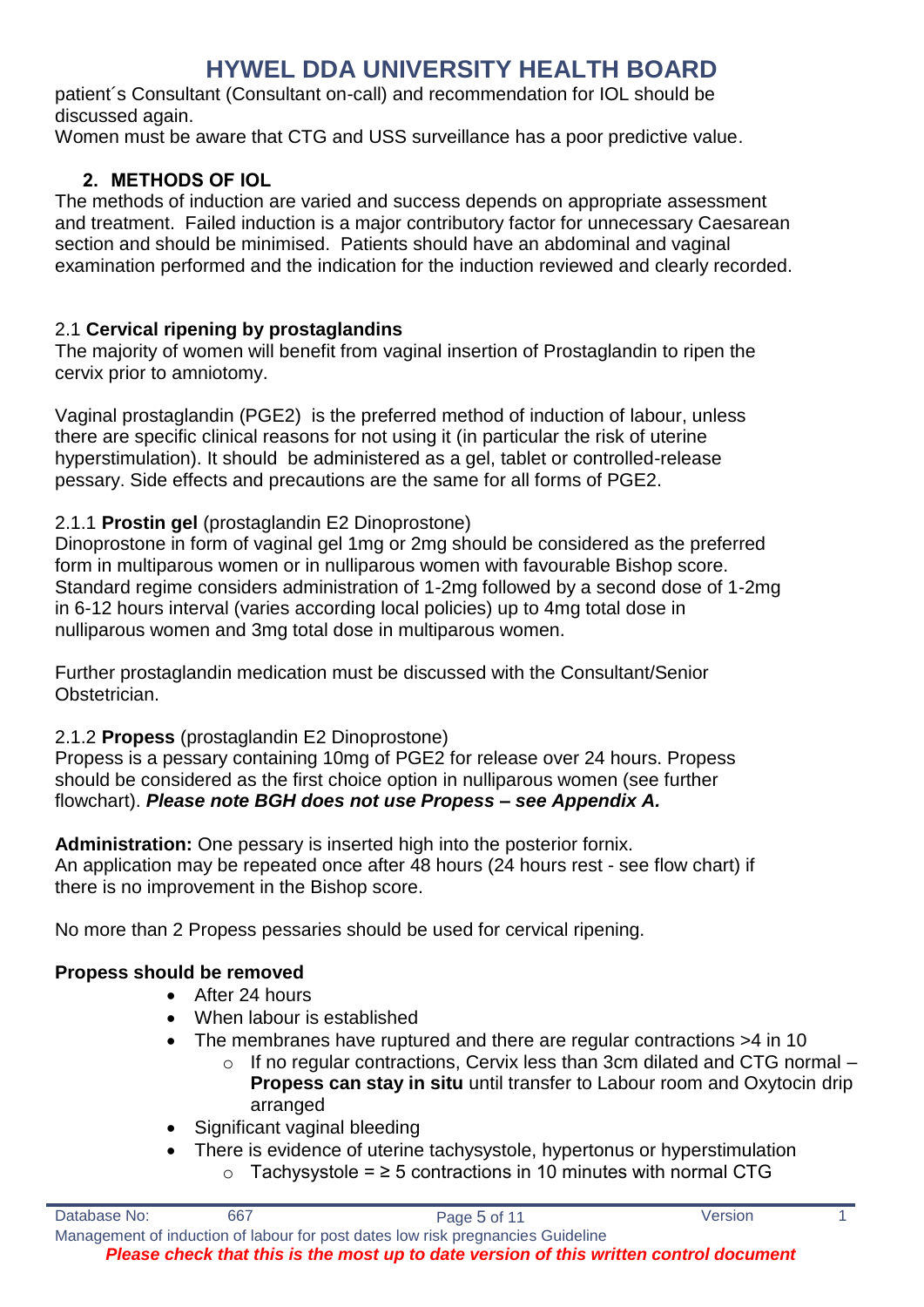- o Hypertonus = painful contraction lasting ≥ 90 seconds: normal CTG
- $\circ$  Hyperstimulation = Tachysystole or hypertonus with abnormal CTG
- CTG suggests fetal distress
- There is evidence of maternal systemic adverse effect such as severe nausea and vomiting

# 2.1.3 **Amniotomy (ARM)**

ARM should not be used routinely for IOL without prior application of prostaglandins. It can be considered in women going for VBAC where prostaglandins increase risk of uterine rupture. If women are suitable for ARM and Oxytocin alone an intravenous fluid chart and the Oxytocin is to be prescribed and placed in the notes ready for admission.

Prior to ARM abdominal and vaginal examination should be performed to confirm presentation and engagement.

ARM should be discussed with the woman and verbal consent obtained and this should be recorded in the notes.

When performing ARM a sterile technique and an Amnihook should be used to rupture the forewaters. Note in patients labour notes the cervical findings, indication, amount and colour of liquor and presence of meconium.

# 2.1.4 **Cervical ripening balloon**

Insertion of a double balloon catheter for induction of labour at term in pregnant women aims to facilitate induction through causing dilation of the cervix when the cervix is unfavourable for induction. The double balloon is claimed to stimulate local prostaglandin release, which leads to cervical ripening, through the 2 balloons squeezing the cervix.

Please see link for full guidance:<http://www.nice.org.uk/guidance/ipg528>

# **3. ASSESSMENT**

The components of the Bishops Score must be recorded in full (as below) using the stamp available on the Ward.

| <b>Modified Bishops</b><br>Score (Max 10) |           |              |          |
|-------------------------------------------|-----------|--------------|----------|
| Dilatation (cm)                           | 1>        | $1 - 2$      | $3 - 4$  |
| Length of cervix (cm)                     | >4        | $2 - 4$      | $1 - 2$  |
| Station (relative to ischial              | $-3$      | $-2$         | $-1/0$   |
| spines)                                   | Firm      | Average      | Soft     |
| Consistency                               | Posterior | Mid/Anterior | Anterior |
| Position                                  |           |              |          |

- **4. PROCESS OF INDUCTION OF LABOUR –** *see Appendix A for primips at BGH*
- Prostaglandins should be prescribed on the drug chart placed in patient´s notes in preparation for ward admission (2 doses of Prostin gel 1-2 mg or Propess 10mg, see further in the flowchart)
- I0L leaflet to be given to woman following antenatal clinic visit
- I0L book to be completed in full
	- o name and address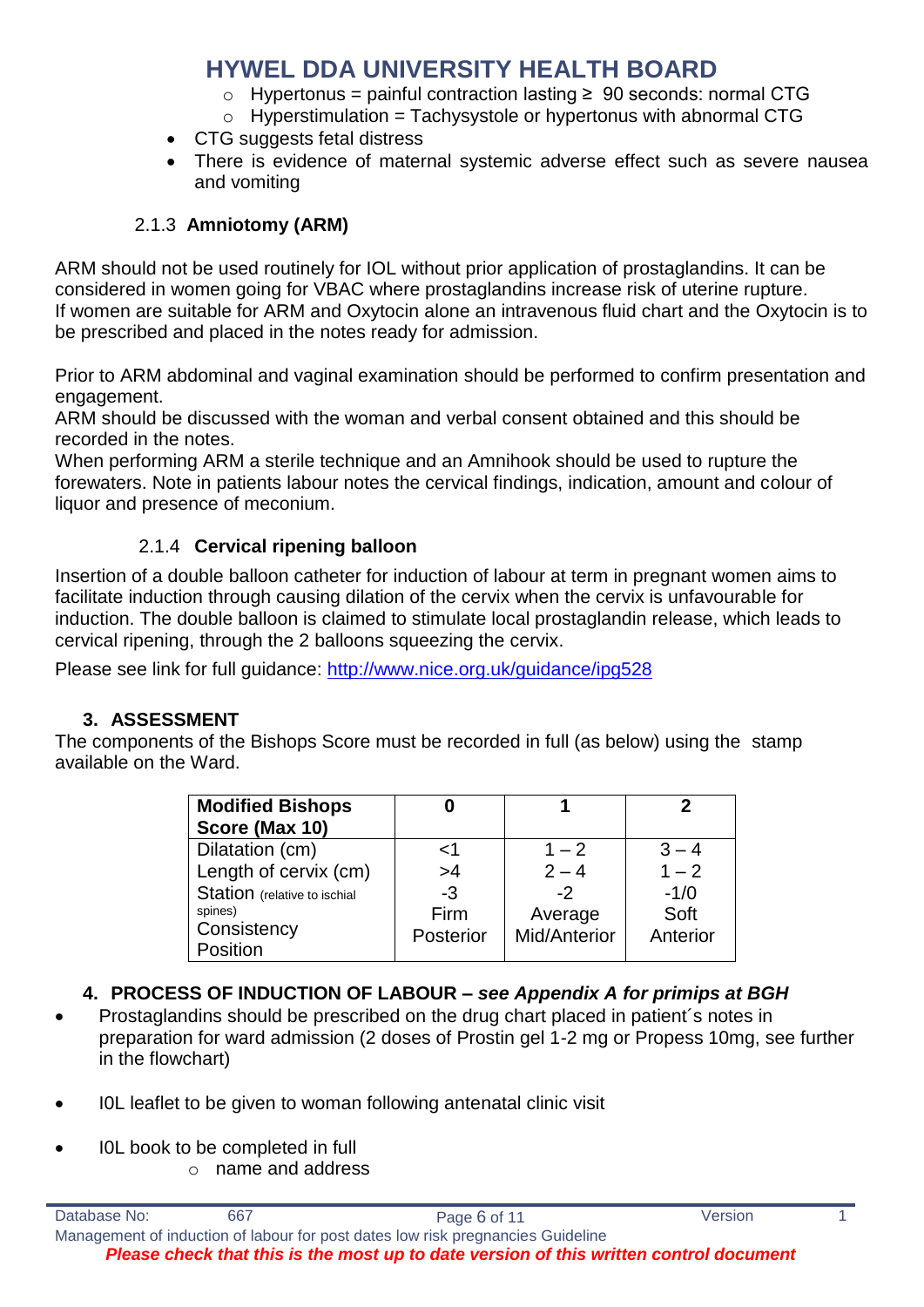- o telephone number
- o Consultant
- o Gravida/para
- o Indication for I0L
- o Team
- Admission to wards varies per local protocol. See flow chart for Prostin/ Propess administration
- Women will ring for bed availability prior to admission. Admission time varies per local protocol. After admission to the ward CTG and baseline observations are commenced (BP, pulse, temperature, urinalysis, palpation).
- Assess CTG for 30 minutes with the view to proceed with I0L, perform vaginal examination and assess Bishop Score. Proceed with prostaglandin administration as per flow chart.
- After 30 minutes encourage mobilisation and await events.
- Intermittently auscultate the fetal heart according to clinical judgement.
- Once contractions are reported fetal heart rate should be monitored with CTG for 30 minutes to achieve a normal trace then use intermittent auscultation according to clinical judgement.
- Once in established labour use continuous CTG as per NICE guidance.
- Further doses of prostaglandins to be given as per following flowchart.

Reasons to perform continuous CTG:

- 1) Significant meconium-stained liquor, also consider in the case of light meconium-stained liquor
- 2) Abnormal FHR heard on IA (<110bpm, >160bpm, any decelerations after a contraction)
- 3) Maternal pyrexia (38.0C or more on one occasion, 37.5C on two occasions 2hrs. apart)
- 4) Fresh bleeding developing in labour
- 5) Oxytocin use for augmentation of labour
- 6) Maternal request.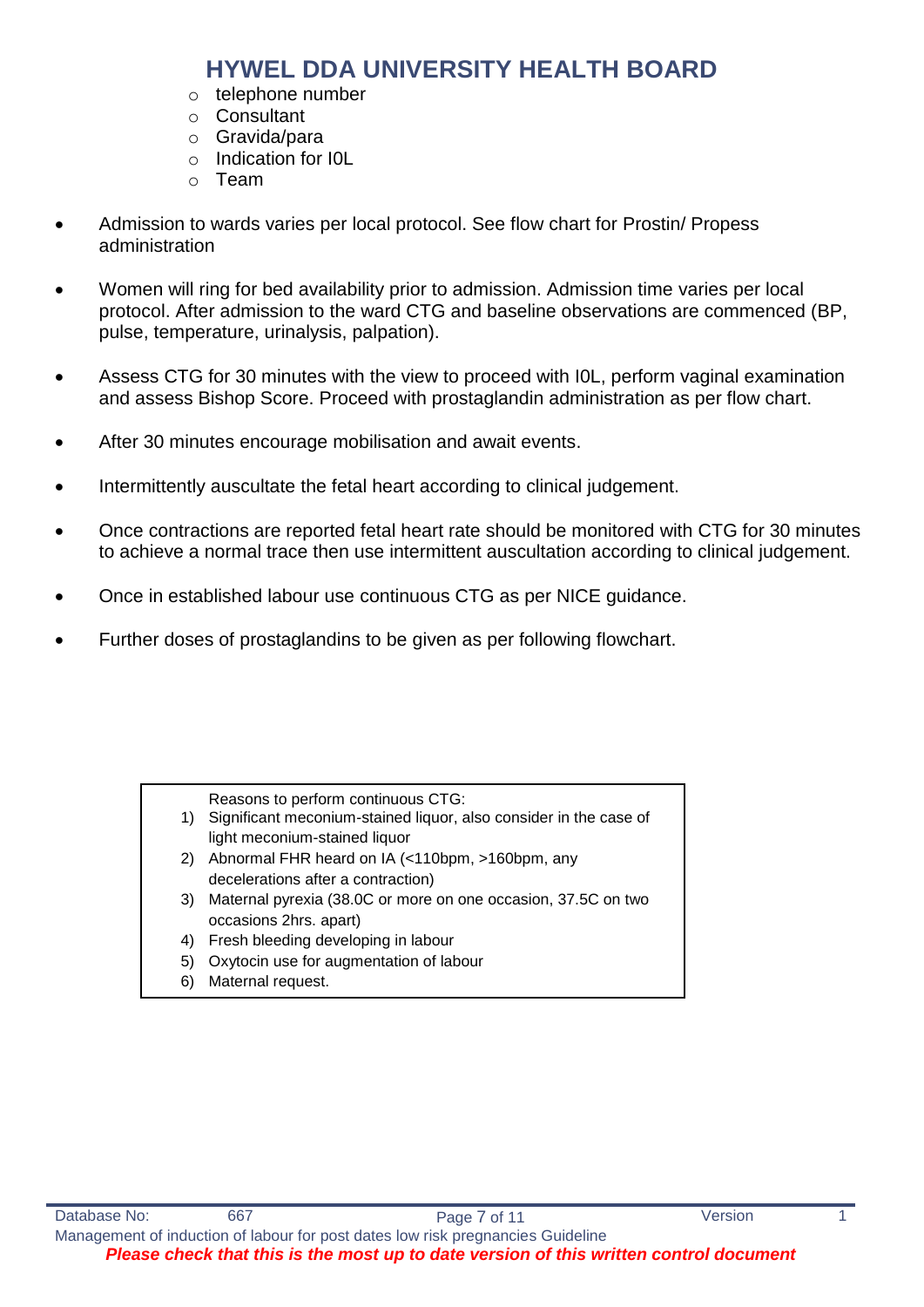### **5.NULLIPAROUS WOMEN** (4mg of Prostin in total)

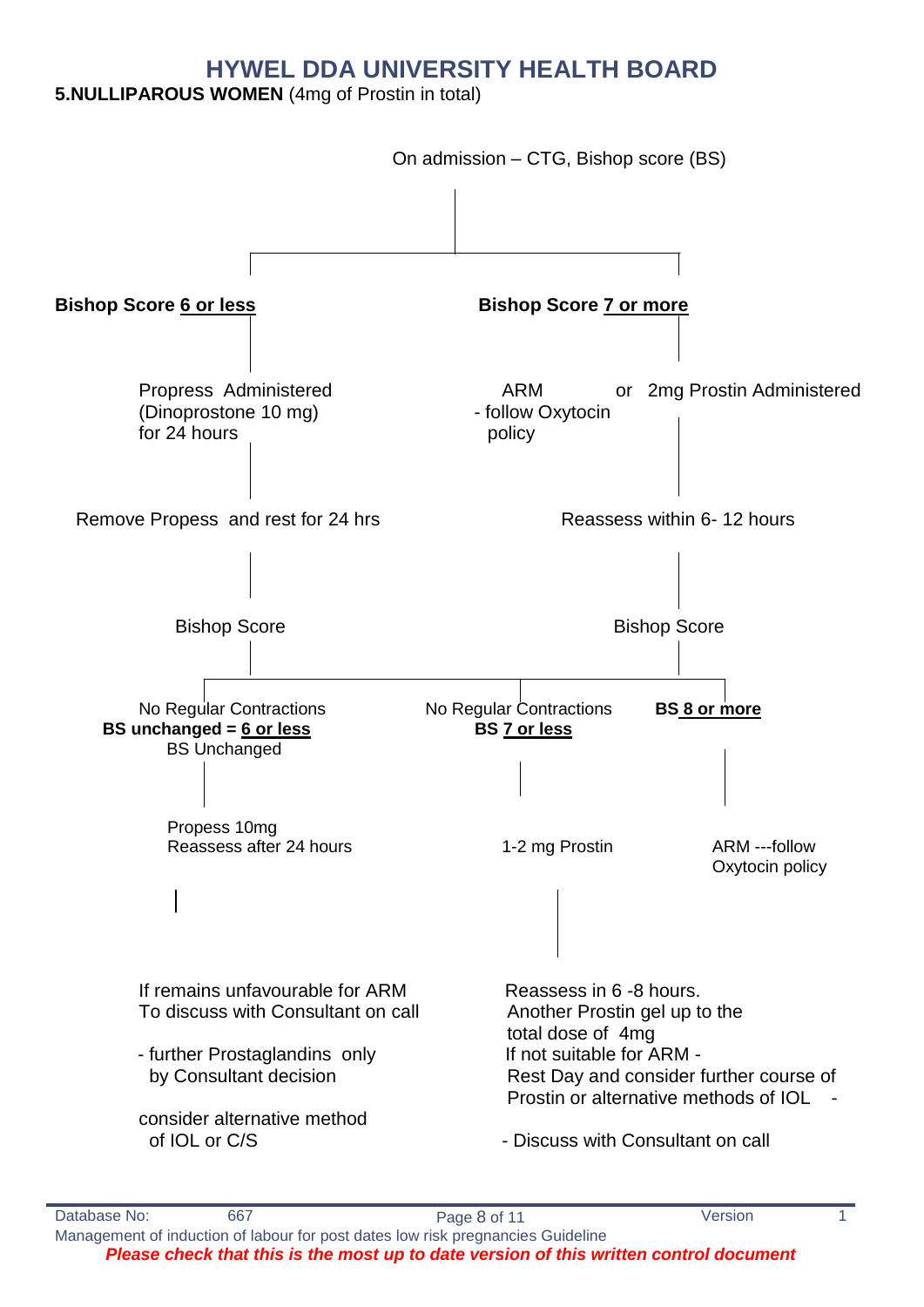**6.MULTIPAROUS WOMEN** (3 mg in TOTAL)

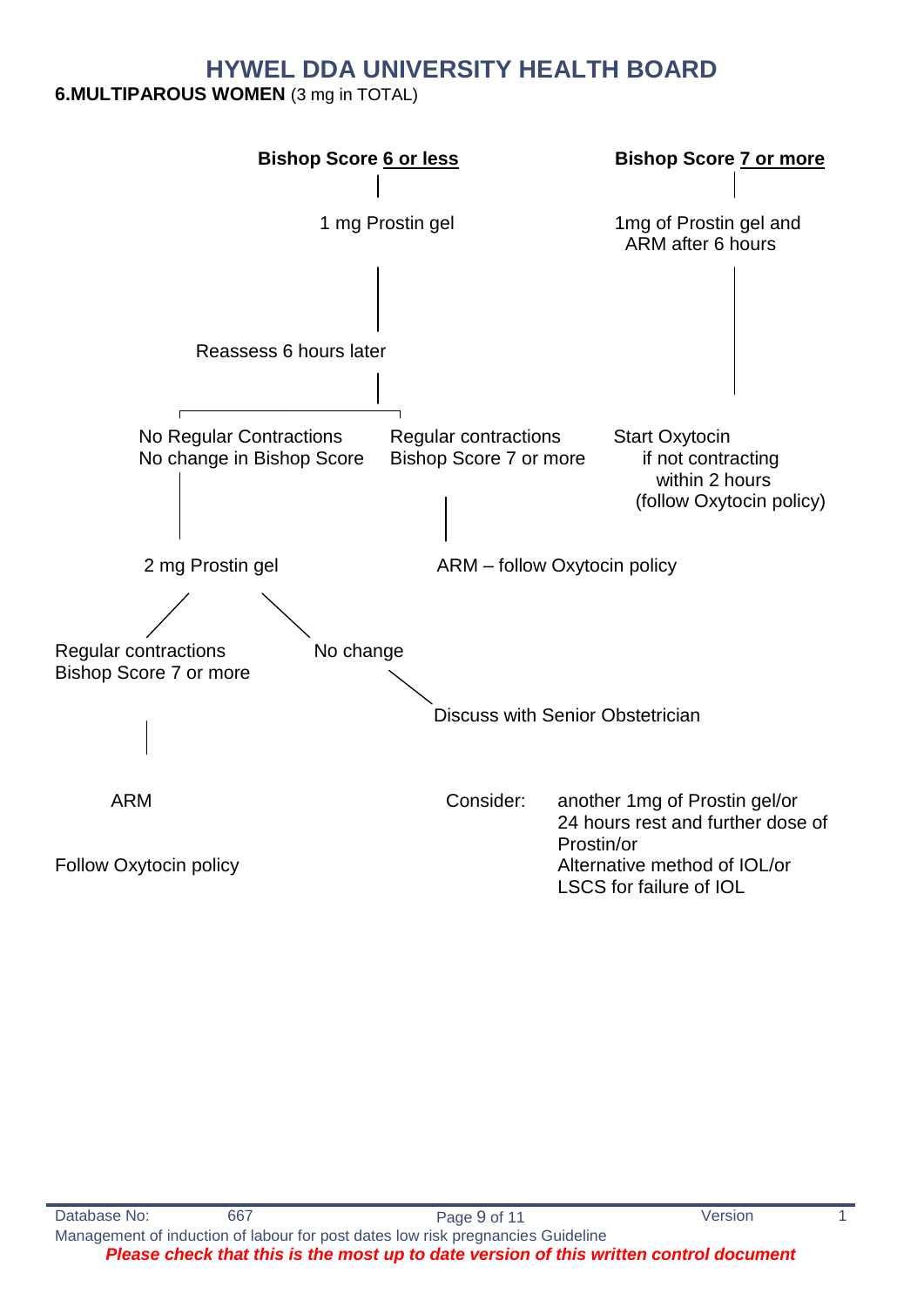# **7. MANAGEMENT OF UTERINE HYPERSTIMULATION**

Tachysystole  $=$   $\geq$  5 contractions in 10 minutes with normal CTG Hypertonus = painful contraction lasting  $\geq 90$  seconds: normal CTG Hyperstimulation = tachysystole or hypertonus with abnormal CTG

- 1) Keep on CTG
- 2) Place patient in left lateral position
- 3) **Remove Propess – DO NOT perform ARM**
- 4) Inform on-call registrar and transfer to labour ward
- IV Access (Take bloods for FBC / Group & Save)
	- $\bullet$  IV 0.9% sodium chloride start at a rate of 500ml/h

#### 5) **If CTG is normal**:

Wait for 15-30 mins then reassess.

If tachysystole or hypertonus persisting, administer 250 micrograms SC **TERBUTALINE** (ie 0.5ml of 0.5mg/ml solution of Bricanyl).

### 6) **If CTG is NOT normal (suspicious or pathological)**:

Administer 250 micrograms SC **TERBUTALINE** immediately, and involve the on call anaesthetist.

### **8. REFERENCES**

 Bahtiyar MO et al Stillbirth at Term in Women of Advanced Maternal Age in the United States: When Could the Antenatal Testing Be Initiated? Amer J Perinatol 2008; 25(5): 301-304

 Calder AA, MacKenzie IZ. Review of Propess - a controlled release dinoprostone (prostaglandin E2) Pessary. J Obstet Gynaecol. 1997 Sep;17 suppl 2:S53-67. Hilder L, Costeloe K, Thilaganathan B. Prolonged pregnancy: evaluating gestation-specific risks offetal and infant mortality. *BJOG: anInternational Journal of Obstetrics and Gynaecology* 1998;105(2):169–73.

 Jacobsson B, Ladfors L, Milsom I. Advanced maternal age and adverse perinatal outcome. Obstet Gynecol 2004; 104:727–733.

 Joseph KS, Allen AC, Dodds L, et al. The perinatal effects of delayed childbearing. Obstet Gynecol 2005; 105:1410–1418.

 Mukhopadhyay M, Lim KJ, Fairlie FM. Is propess a better method of induction of labour in nulliparous women? J Obstet Gynaecol. 2002 May;22(3):294-295.

NICE (2008) Clinical Guideline 70 Induction of Labour NICE (2013) Evidence Update 44 Induction of Labour NICE (2015) Insertion of a double balloon catheter for induction of labour in pregnant women without previous caesarean section. NICE Interventional Guidance (IPG528)

 PROPESS 10 mg vaginal delivery system(Dinoprostone) 2010 PL 03194/0084 Manufacturers information leaflet

 Prostin(Dinoprostone) E2 PHARMACIA 2010 Ref:PR2\_0 Physician Leaflet for Vaginal Gels 1 mg and 2 mg